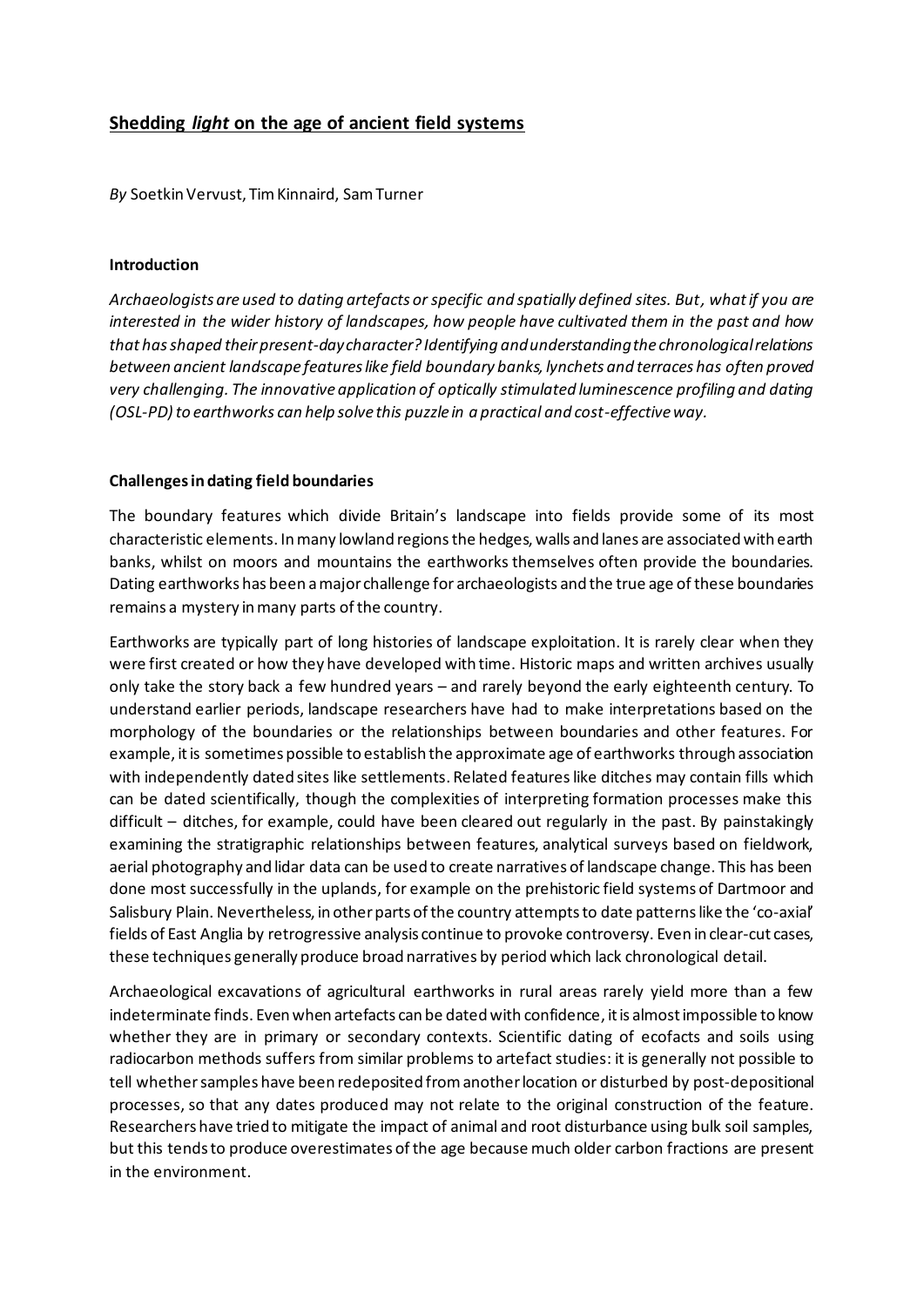Optically Stimulated Luminescence or OSL can be used as an alternative method to date sediments found in archaeological settings. It provides a direct age estimate of the last time quartz or feldspar minerals in the sediment were exposed to enough light to reduce a previous luminescence signal to zero and effectively reset the OSL dating clock. Luminescence resultsfrom the exposure of the minerals to naturally occurring ionizing radiation from radioisotopes in the sample and the surrounding sediment, and through incoming cosmic radiation. Once the sediment is buried and protected from light, the radiation causes electrons to slowly accumulate in defects in the crystal lattice of the minerals. Subsequent exposure to light causes the trapped electrons to be released very quickly and to emit a photon of light in the process. The intensity of this luminescence signal is directly proportional to the radiation dose the minerals received each year since they were last exposed to sunlight, also known as the annual dose rate. This means that depositional events like the burial of an old ground surface or the construction of an earthwork can be dated directly from the sediment itself. The OSL age is determined by dividing the apparent or burial dose by the annual dose rate. The typical age range for luminescence dating is from zero (completely bleached) to ca. 200,000 years, making it well suited not just for dating events with timescales of thousands of years, but also recent phenomena with event resolutions of several tens of years. Like radiocarbon dating, OSL dating comes with the limitation that a date relates only to the specific location in the soil profile that is being sampled. Time and cost constraints typically limit the number of dating samples to just one or two per profile, which increases the risk of unreliable dates from redeposited sediment or material unrelated to the construction or use of the earthwork.

### **OSL profiling and dating**

Combining conventional OSL dating in the laboratory with practical field profiling methods can offer a solution here. Our research uses portable OSL equipment, which allows the luminescence signals from small soil samples, collected through the entire profile of the investigated earthworks, to be measured on site in real-time. The OSL profiling and dating (OSL-PD) method is fast and minimally intrusive, because it only requires cutting a small trench into the earthwork, wide enough to fit a person and deep enough to reach the natural substrate underneath. Once the sediment stratigraphy is exposed it is immediately covered under an opaque black tarpaulin, to prevent exposing the samples to sunlight and zeroing their luminescence signal. The covered section is then cleaned and small quantities of soil (5-10g) are removed at regular intervals (normally <10cm) down the profile for immediate interrogation with the portable OSL reader. That information is used in the field to construct luminescence-depth profiles for the entire stratigraphy of the earthwork. The insights this provides into the relative chronology of the feature inform the subsequent sampling strategy for the larger dating samples. These are collected from those stratigraphic horizons which are deemed most significant to securely date the construction of the feature, maximizing the effectiveness of the fieldwork. Both the profiling and dating samples are subsequently analysed in the laboratory. Examining the luminescence behavior of the whole stratigraphic profile also means the dating samples are not isolated and sediment ages can be contextualized, which provides tighter chronological control on the age of the earthworks. It also makes it possible to produce highly-detailed accounts of the earthwork's history, from its construction date to its use and modification over time. One can see for example if the feature was built in a single event or in multiple phases, if it cuts into older layers or was constructed on top of them, and whether a stratigraphic horizon constitutes a single anthropogenic fill, deposited at once, or is the result of gradual sedimentation. In this way, OSL-PD can be invaluable for understanding the earthwork's stratigraphic sequence and correctly defining archaeological contexts.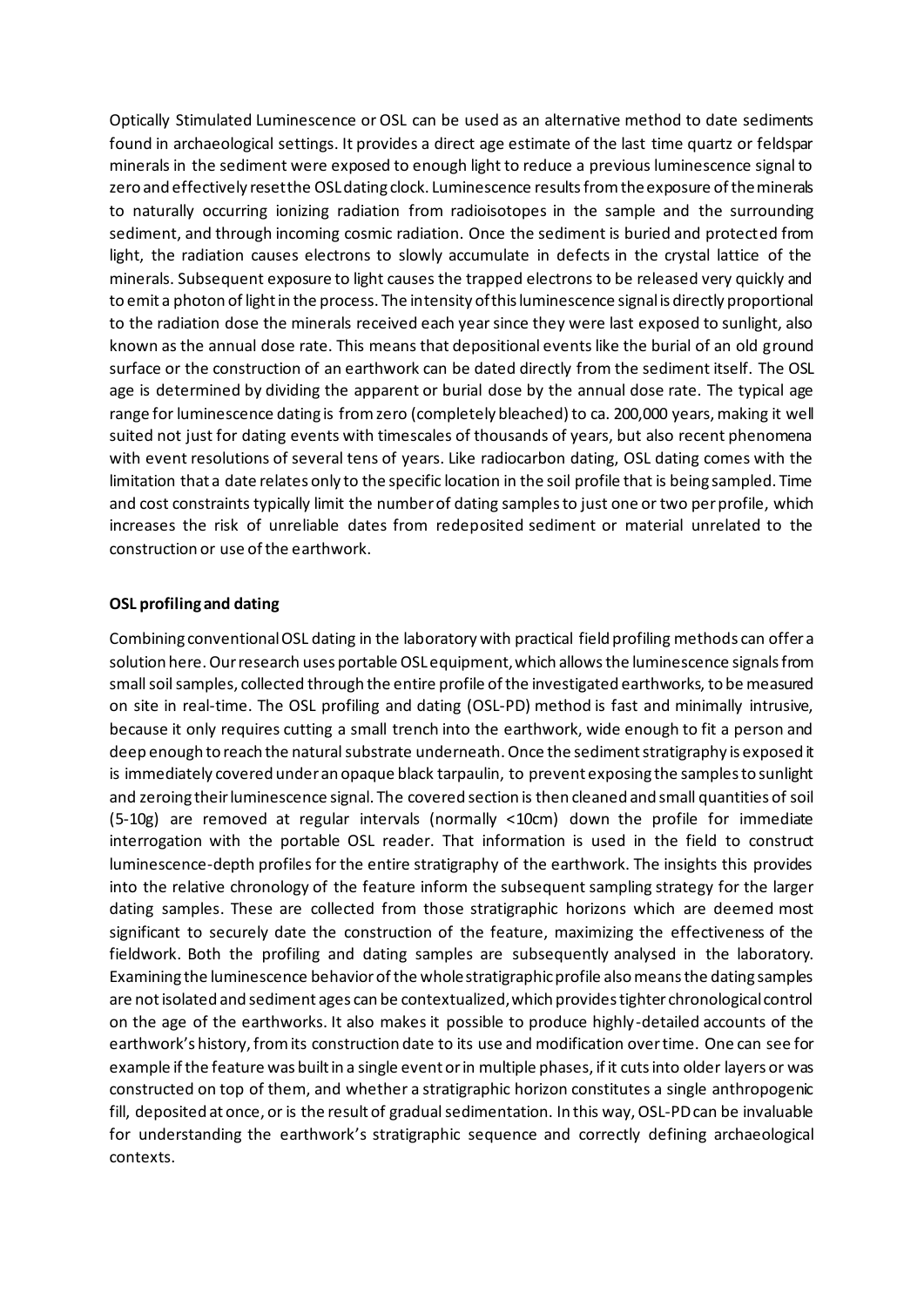Having successfully used OSL-PD in the past to demonstrate the medieval date of terraced field systems in Spain, Turkey and Greece, our team from the McCord Centre for Landscape at Newcastle University and the School of Earth and Environmental Sciences at the University of St Andrews applied the methodology in the UK in 2018. Historic field boundaries in two rural case study areas were investigated. The first was the National Trust's Wallington estate in central Northumberland, the second was the National Trust's Bosigran farming estate in western Cornwall. Both showed extensive evidence of earlier agricultural practices and shrunken and deserted settlements.

### **Wallington**

The landscape of the Wallington estate, which surrounds a late-seventeenth century country house, has been heavily shaped by estate management practices and improvements in the eighteenth and nineteenth centuries. Today's field systems reflect the orderly layout of planned enclosure, with rectangular fields divided up by long and straight stone-faced banks. In medieval and early modern times, the outlook of the landscape is thought to have been quite different, with more irregular fields and large swathes of still unenclosed countryside, farmed under a collective open-field system. This can best be seen on an estate map of 1728 kept in the Wallington Hall archives which still shows the remnants of this earlier system, before it was subjected to agricultural improvement. Unfortunately, we are less well informed about the earlier development and origins of these post-medieval field systems, and this is the case for most of Northumberland. The extent to which the remains of prehistoric, Roman and early medieval landscapes have influenced those of later periods is open to question, because reliable dating evidence is largely lacking. Investigating the possible long-term continuity of boundaries, dykes, lynchets, and other elements of Northumbrian field systems is therefore of particular importance for the region.

For the Wallington estate, retrogressive landscape analysis was used to identify and inventory historic earthwork boundaries still present in the current landscape. This led to the selection of five earthworks for further archaeological investigation and OSL-PD sampling. All are depicted on the 1728 estate map, so they were definitely in existence by the early eighteenth century and presumably originated at different stages in the enclosure of the local open-field systems. This turned out to be the case. One boundary was found to have been created in the early modern period, more specifically the midsixteenth century, consistent with a general pattern of piecemeal enclosure which is well-documented across the North East. Perhaps surprisingly, the majority of the investigated boundaries was found to be older, most likely constructed during the Middle Ages. Three earthworks span dates from the fourteenth to the eleventh centuries, while one was probably already constructed in the first millennium A.D., most likely in the sixth or seventh centuries. The research demonstrates that medieval farmers were working the area well before local settlements were first recorded in documents and shows that early field patterns continued to influence the organization of the landscape in the area despite subsequent episodes of reorganisation.

#### **Bosigran**

The second case study area was the Bosigran farming estate on the northwestern coast of Cornwall, in West Penwith. The region has rich archaeology from all periods and its rural landscapes have long been regarded as especially beautiful and unusually ancient. Impressive granite-and-earth boundaries form small irregular fields, dubbed the 'work of giants' by pioneering landscape archaeologist O.G.S. Crawford in an *Antiquity* article of 1936. In the 1980s West Penwith's field systems came under increasing threat frommodern farming practices, particularly the removal of field boundaries to create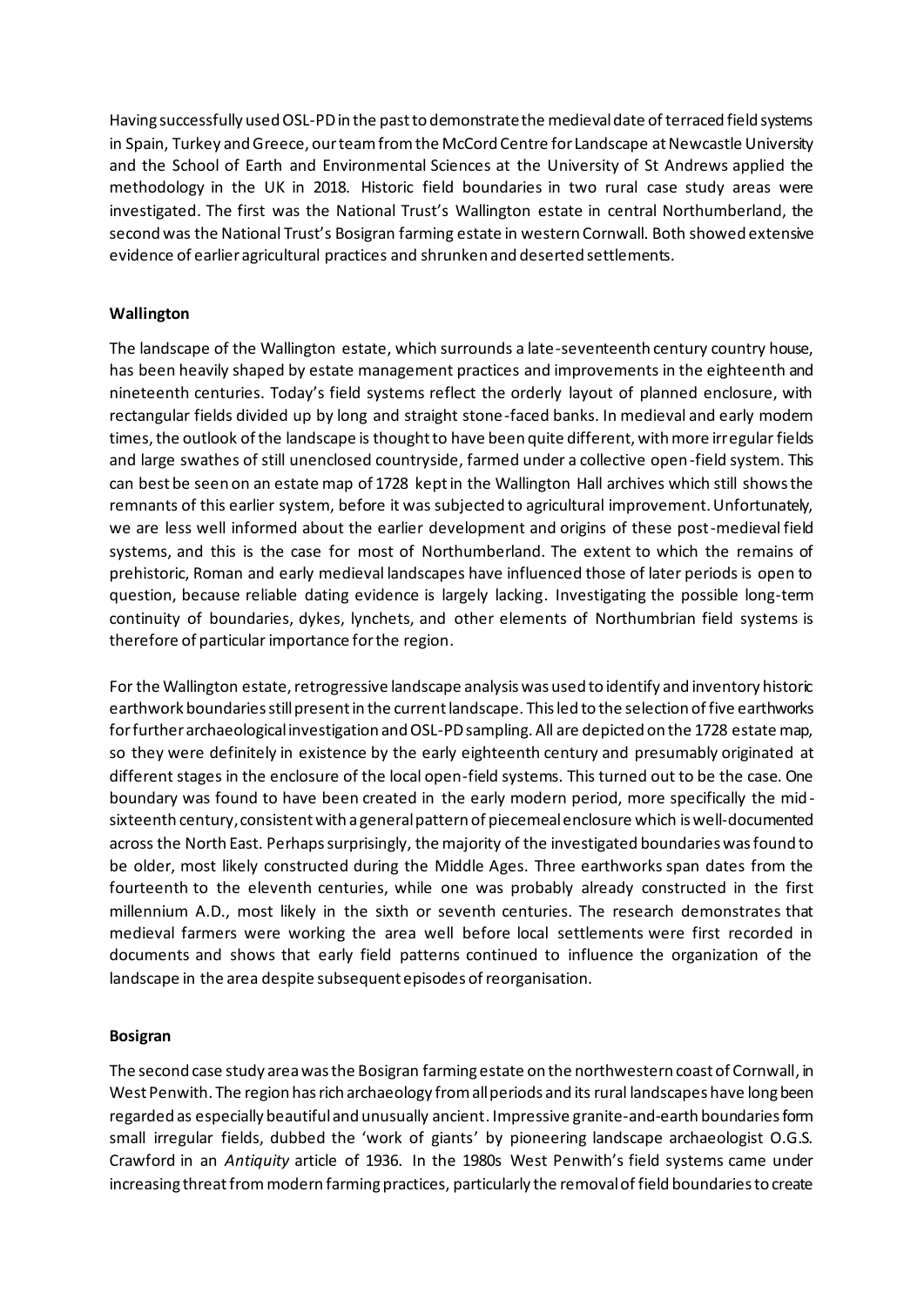larger units. To be able to protect the landscape, the Cornwall Committee for Rescue Archaeology, supported by English Heritage and the National Trust, initiated the West Penwith Survey, which recorded the field patterns of the region in detail and established relative chronologies through analysis of the physical, functional and systemic relationships between boundaries and other features. Periods of origin for the field types were suggested based on their association with independently dated features, such as houses. In this way, a relative chronological framework was also established for six different types of field boundaries identified at Bosigran, from a coaxial field system probably dating to the Middle Bronze Age, through a regular and irregular field system presumed to have Iron Age origins, to medieval strip fields and cliff-dividing boundaries constructed in post—medieval times. Still lacking though was absolute dating evidence to back up or question this intricate landscape narrative.

OSL-PD was used to obtain sediment chronologies for five key field boundaries at Bosigran, representing different types of enclosure. One of them formed a main axis of the surviving coaxial field system in Halldrine Croft, a broad strip of rough land on the western edge of Bosigran. The field system here consists of roughly rectangular fields delineated by low stony banks, which do not appear to have been reused as boundaries in later field systems. A second-millennium BC origin was proposed for the coaxial fields, based on Cornish comparators and through association with four roundhouses. The OSL-PD research was able to confirm this chronology, placing the construction date of the stone core of the bank between the seventeenth and twelfth centuries BC, most probably around 1300-1400 BC. Apart from the addition on top of the bank of a shallow layer of agricultural soils, in use over the last 2000 years, no true structural alterations had been made to the Bronze Age earthwork over time.

A second earthwork which was investigated in detail was a substantial, 1.7m high stone-faced lynchet. It forms one of several concentric curving lines in a regular field system, thought to be of late prehistoric origin and still functioning today. The fields were dated relatively by their association with a small hamlet of Iron Age stone-built roundhouses, later transformed into Romano-British courtyard houses, which are located along the investigated lynchet. A narrow trench was excavated through the boundary to collect profiling and dating samples from its entire stratigraphy. This confirmed that the stony bank forming the core of the feature was constructed in the Middle Iron Age, as suggested by the West Penwith Survey. The OSL-PD however offered important new insights into its diachronic development, demonstrating that the bank was constructed by cutting into Bronze Age soil and remained fairly low until early medieval times. It was only during the Middle Ages that the boundary was substantially enlarged in different phases and the prominent lynchet that currently stands at the site developed. This must have coincided with a change in agricultural management practices as the Romano-British courtyard houses were abandoned and an early medieval settlement was established at a new location, where Bosigran farm currently stands.

## **Future applications of OSL-PD**

The research at Bosigran and Wallington, two sites located on different geologies and geomorphological settings at opposite ends of England, shows that OSL-PD has the potential to provide chronological definition for earth boundaries that can otherwise be difficult to date precisely. Whilst the results from Bosigran confirmed and developed the interpretations made by earlier archaeological survey, the Wallington study provided a new chronological framework for the development of the historic landscape which was hitherto completely unknown.